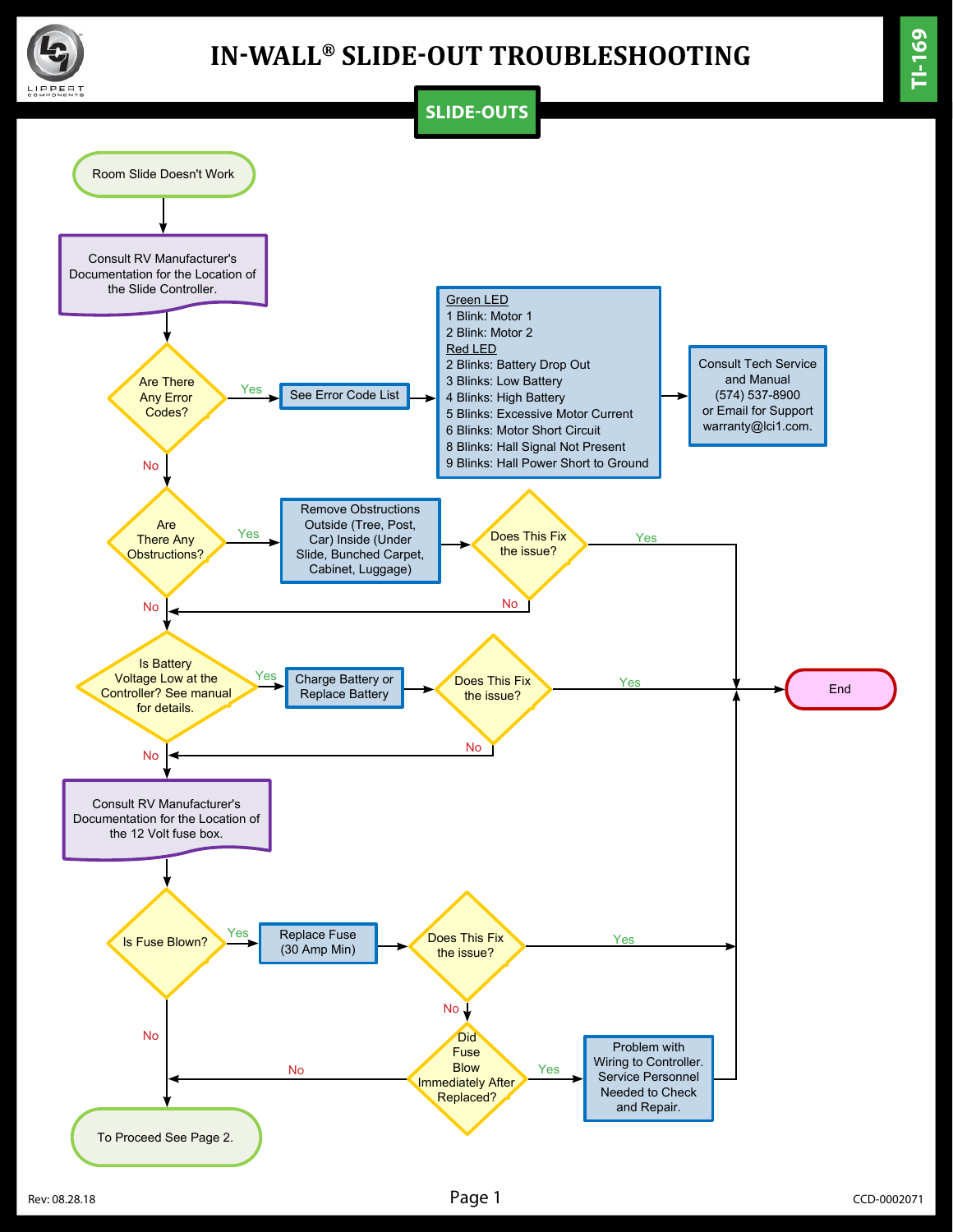

# **IN-WALL® SLIDE-OUT TROUBLESHOOTING**

**SLIDE-OUTS**

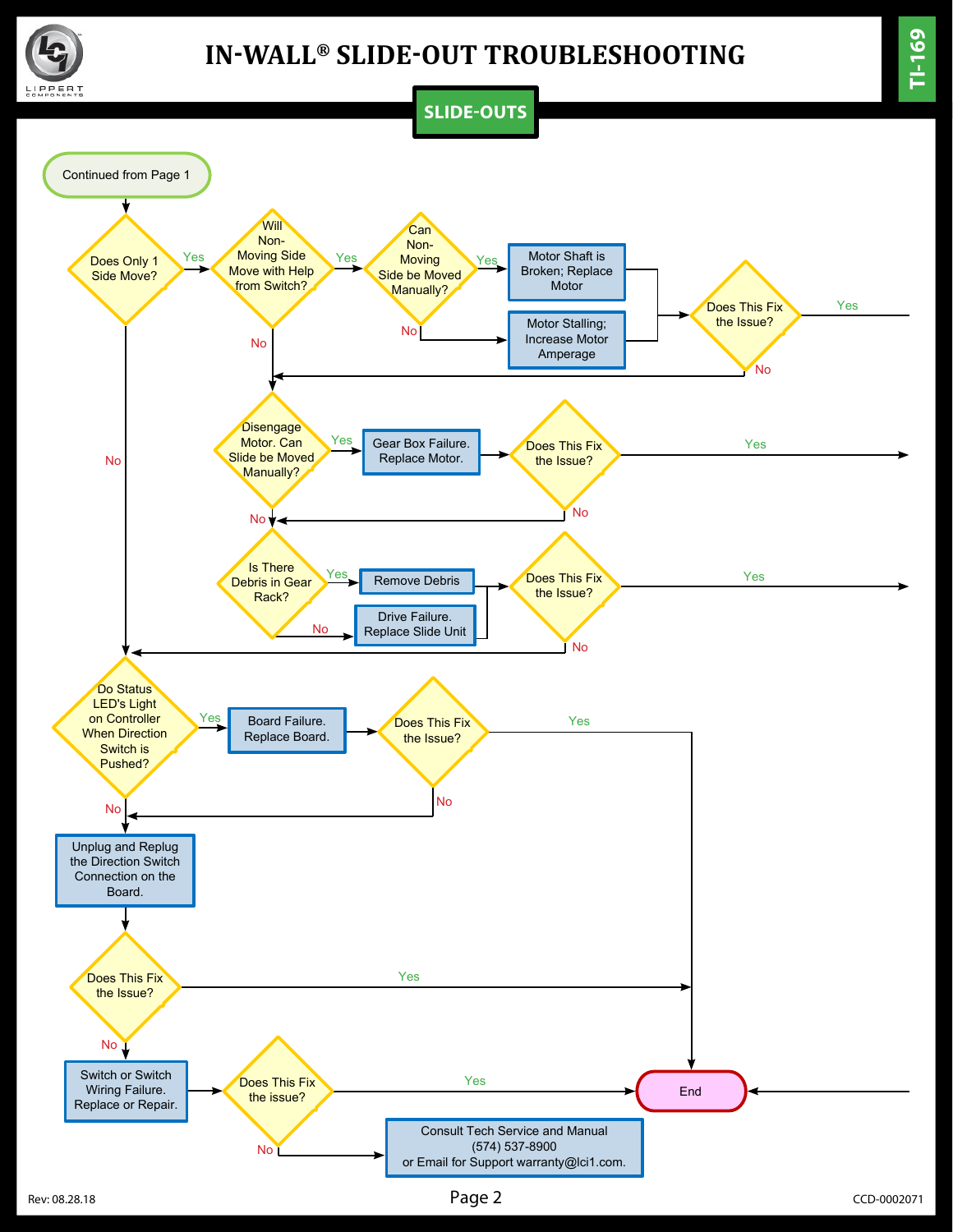

# **IN-WALL® SLIDE-OUT TROUBLESHOOTING**

## **SLIDE-OUTS**

- **1.** Electronic Manual Override (available on board revision C1 and newer):
	- **A.** Locate the circuit board.
	- **B.** Press the "mode button" six times quickly, then press a seventh time and hold for approximately five seconds (Fig. 1).
	- **C.** The red and green LED lights will begin to flash, confirming the override mode.
	- **D.** Release mode button.
	- **E.** Back inside coach; use the normal slide switch to retract the room.
- **2.** Manually Push Room in Override:
	- **A.** Locate the circuit board.
	- **B.** Unplug both motors from circuit board (releases motor brake). (Fig. 2).
	- **C.** Push or pull slide room in as desired; larger rooms may require several people to push.
	- **D.** Keep both sides of room relatively even.
	- **E.** When room is completely in, plug both motors back into the controller (this applies the brake for road travel).
- **3.** Disengage Motors, Manually Retract Room and Travel Lock:
	- **A.** Locate and remove motor retention screw located near the top of each vertical column (Fig. 3).
	- **B.** Bend back wipe seal & visually locate motor (Fig. 4).
	- **C.** Pull the motor up until disengaged, about  $\frac{1}{2}$ ". Replace the motor retention screw to hold the motor in this position (Fig. 5).
	- **D.** Repeat this process for both sides of the slide room.
	- **E.** Push or pull room back in to the opening, keeping sides relatively even.
	- **F.** Re-engage motor to be ready for travel.
	- **G.** The room must be travel locked to keep room in place for road travel.









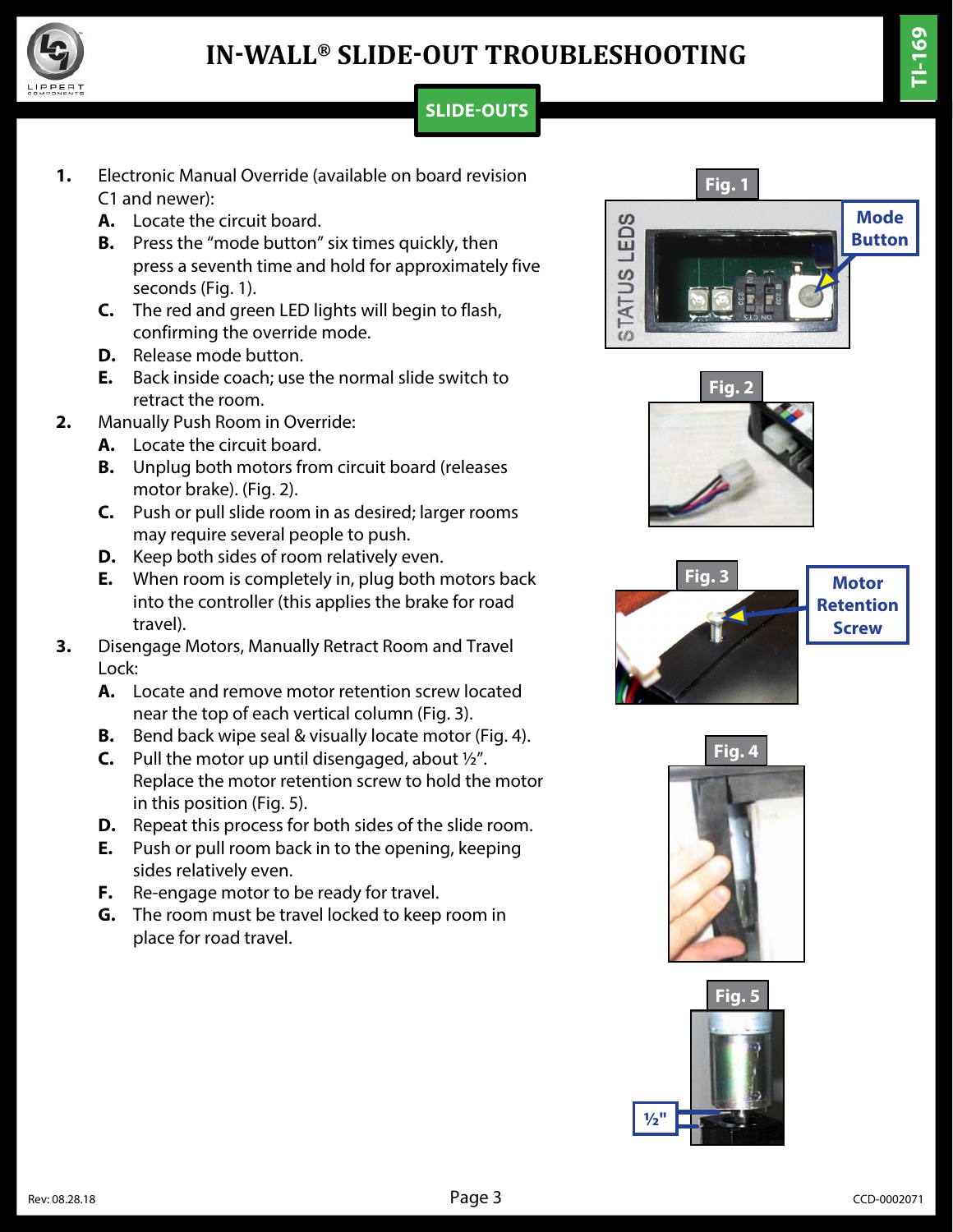

## **SLIDE-OUTS**

## Error codes

During operation when an error occurs the board will use the LEDs to indicate where the problem exists. For motor specific faults the green LED will flash once for Motor 1, and two times for Motor 2. The red LED will flash from two to nine times, depending on the error code.

The error codes are as follows:

- 2 Battery drop out: Battery capacity low enough to drop below 6 volts while running.
- 3 Low battery: Voltage below 8 volts at start of cycle.
- 4 High battery: Voltage greater than 18 volts.
- 5 Excessive motor current: High amperage, also indicated by 1 side of slide continually stalling.
- 6 Motor short circuit: Motor or wiring to motor has shorted out.
- 8 Hall signal not present: Encoder is not providing a signal. Usually a wiring problem.
- 9 Hall power short to ground: Power to encoder has been shorted to ground. Usually a wiring problem.

When an error code is present, the board needs to be reset. Energizing the extend/retract switch resets the board. Energize the extend/retract switch again for normal operation.

#### Checking Fuses

The IN-WALL® Slide requires a minimum of 30 amp fuse. Check the 12 volt fuse box for blown fuses, and replace any if necessary. Consult the RV manufacturers documentation for the location of the 12 volt fuse box, and the location of the Room Slide Controller's fuse. If the fuse blows immediately upon replacement, there is a problem with the wiring to the IN-WALL® Slide controller. Have qualified service personnel check and repair.

#### **Obstructions**

Check outside the RV for possible obstructions: tree, post, car, etc. Check inside the RV for any obstructions: luggage, furniture, open cabinets, etc. Also check for smaller objects that may be wedged under the floor or in the sides of unit. Remove obstructions before proceeding.

#### Error Codes

Consult RV manufacturer's documentation for the location of the IN-WALL® Slide Controller. See page 1 for a description of the error codes, and possible problems.

#### Low Voltage

The IN-WALL® Slide Controller is capable of operating the room with as little as 8 volts. But at these lower voltages the amperage requirement is greater. Check voltage at the controller. If voltage is lower than 11 volts, it is recommended that the battery be placed on a charger until it is fully charged. It may be possible to 'jump' the RV's battery temporarily to extend or retract the room. Consult the RV manufacturer's owners manual on the procedure for 'jumping' or charging the battery.